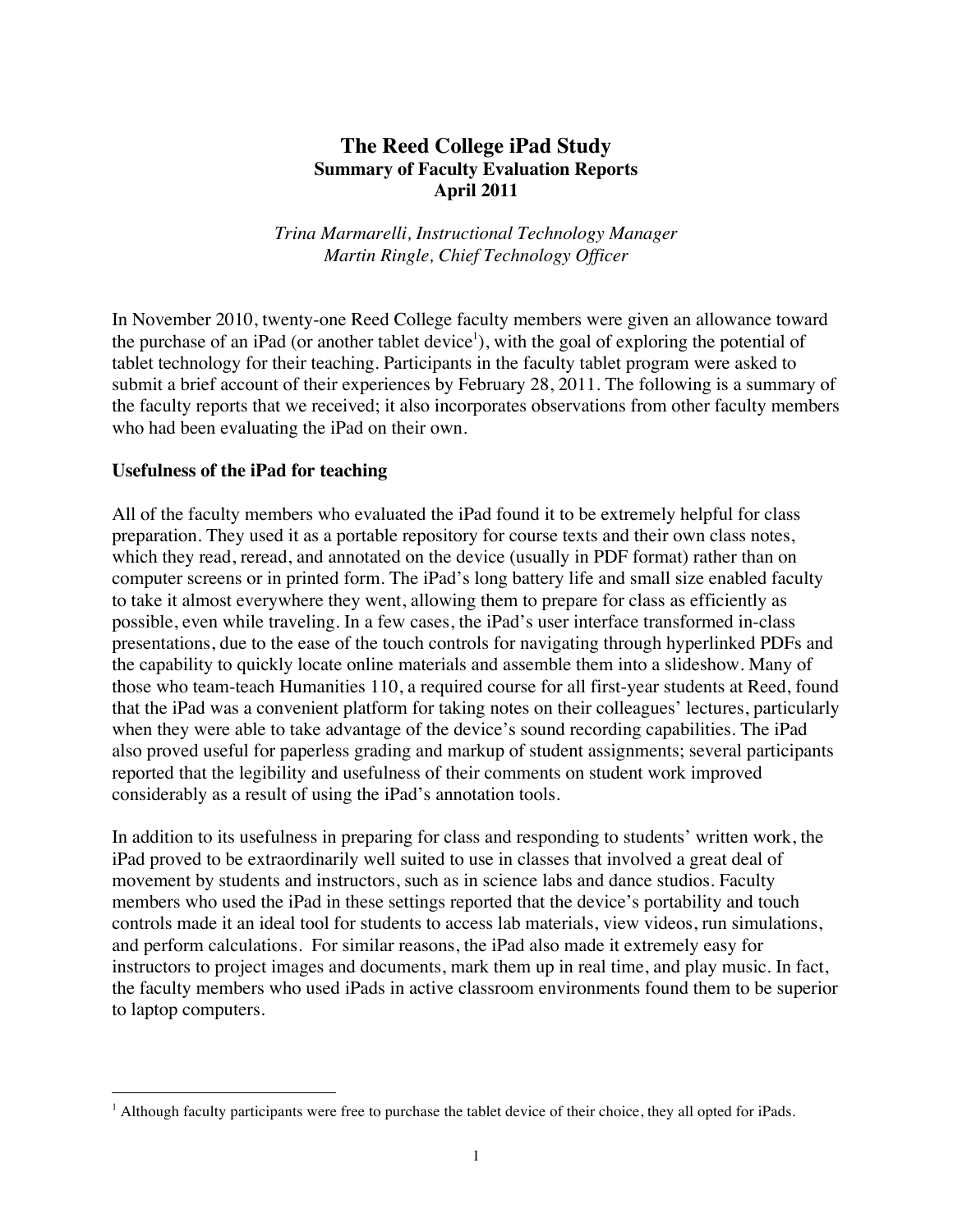The iPad was also useful in more traditional classroom settings. Easy, unobtrusive access to assigned readings —including a wide range of freely available literary texts—and reference apps made it a useful supplement to class discussions. Several faculty members also enjoyed using the device to project slideshows and to display images that could be manipulated easily (by instructors or students) using intuitive pan and zoom controls. Some instructors also reported success using the iPad as a digital blackboard for handwritten notes. On the whole, the iPad was viewed positively as a tool for classroom use although many of the pilot participants felt that, in order to take full advantage of the device's capabilities, both students and faculty would need to use iPads in class. Here, too, the form factor of the iPad was viewed as an advantage for classroom dynamics, since the iPad does not create a physical barrier between seminar participants in the same way that students' laptop screens do.

## **Shortcomings of the iPad for teaching**

Although the faculty who participated in the pilot were generally positive about the iPad as a teaching tool and felt that the device had tremendous potential, they noted several limitations that need to be overcome in order for it to be as useful in the classroom as a laptop or desktop computer. Perhaps the most noticeable shortcoming was the lack of universal support for projection of the first-generation iPad's screen. Fortunately, this defect has been fully addressed in the iPad 2. Several other issues, however, remain unresolved.

*File management:* The iPad's lack of a transparent underlying file system and the relative difficulty of transferring files from a computer to the device, and vice versa, were seen by many faculty members as obstacles to using the device efficiently. Several people used online storage solutions like *Dropbox* or *MobileMe* to remedy the file transfer issue, but others would have preferred to transfer files directly from their computers to the iPad, via something as simple as a USB connection. File transfer via the *iTunes* software on a computer was widely viewed as cumbersome and inadequate.

The absence of an accessible file system was particularly inconvenient for faculty members who are accustomed to using learning management systems, such as *Moodle*, to distribute documents and other materials to their students. The limitations of *Moodle*'s current file browser, combined with the iPad's lack of a file system, make it impossible for faculty to use the iPad to comment on student papers and then return them easily via *Moodle*. *<sup>2</sup>* Instead, faculty members were forced to either transfer marked-up papers to their computers to return them to students or use the iPad to send them to students as email attachments.

*Input methods and content creation:* Nearly everyone found the touch keyboard difficult to use for typing anything longer than a brief annotation or email message; a few participants found that physical keyboards improved their typing experience, but impeded their mobility. For free-form input, the faculty were somewhat disappointed with the lack of fine-grained control when they wrote or drew on the iPad screen with their fingers, particularly when doing real-time markup of documents in class. They experimented with a variety of third-party styli with mixed reactions;

 $\overline{a}$ <sup>2</sup> The newest release of Moodle, which Reed is evaluating for adoption in fall 2012, offers considerably more flexibility in file browsing and may eliminate this difficulty altogether; see *http://docs.moodle.org/en/Manage\_repositories*.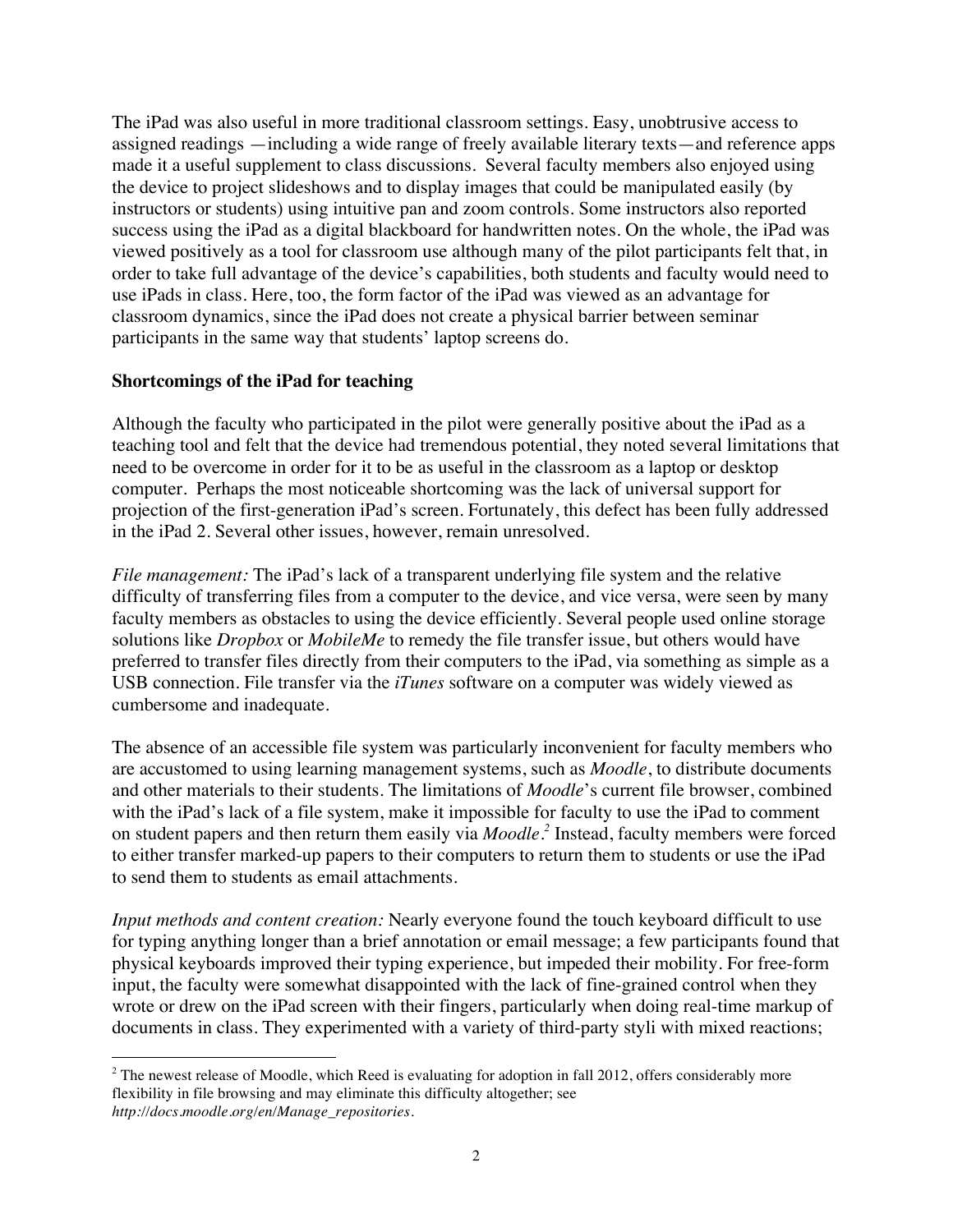while some participants found it easy to adapt to using a stylus to take notes or mark up student papers, others discovered that the relatively broad-tipped styli that are currently available afforded them even less control over their writing than they had when using a fingertip. Consequently, many faculty members expressed a desire for a more sensitive and responsive stylus to use with the iPad, and recent reports indicate that such tools may be under development.<sup>3</sup>

The difficulty of using the iPad as an input device clearly designates it, at least for the moment, as a supplement to, not a replacement for, a laptop or desktop computer. Word processing and presentation software packages are available for the iPad, but faculty members who tried these applications largely found that they lacked key features of their non-iPad counterparts.

*Software availability:* With very few exceptions, our study participants reported that iPad apps able to address the specific needs of their academic disciplines either had not yet been developed or were not of sufficient quality or sophistication to be useful for their courses. In some cases, high-quality apps already exist for pre-college education, but have not been extended in ways that would make them suitable for higher education. If colleges and universities are interested in exploiting the potential of the iPad as a multi-functional device, they may need to take the lead in developing discipline-specific apps to meet their needs; at least two study participants are currently working with iPad software developers to do this.

Another factor that hindered faculty efforts to use the iPad for discipline-specific material in class was Apple iOS's lack of support for Flash and Java. In particular, the image viewer used by Reed's digital image database relies on Flash, making it difficult to display images from Reed's collections on the iPad. The image database is heavily used in teaching, particularly in Humanities 110, so it will be important to find an alternative to the Flash-based interface to facilitate the study of these images on the iPad. The lack of Java support means that a number of widely used web-based applets, notably molecule viewers used in chemistry courses, are unavailable until iPad-compatible alternatives are developed.

*Training and support:* We had expected to consult with the study participants on app selection and answer questions as needed, but did not plan to provide a systematic introduction to the iPad. Several faculty members indicated that they would have appreciated such an introduction, as well as an overview of useful apps for basic tasks such as PDF viewing and markup, in order to make the most of their explorations of the iPad in the limited time available to them. The question of app selection is a particularly complex one, since there are not yet "standard" iPad apps for most tasks and the sheer number of possibilities in Apple's App Store makes browsing for apps daunting. It is also very difficult to evaluate iPad apps without purchasing them, since trial versions are as yet nonexistent; many faculty members were reluctant to invest the time and money needed to evaluate apps that might not turn out to be useful to them, and suggested that an online list of "recommended apps" would be helpful in this regard.

 $\overline{a}$ <sup>3</sup> *http://bits.blogs.nytimes.com/2011/02/04/apple-patents-a-stylus-to-reach-students/*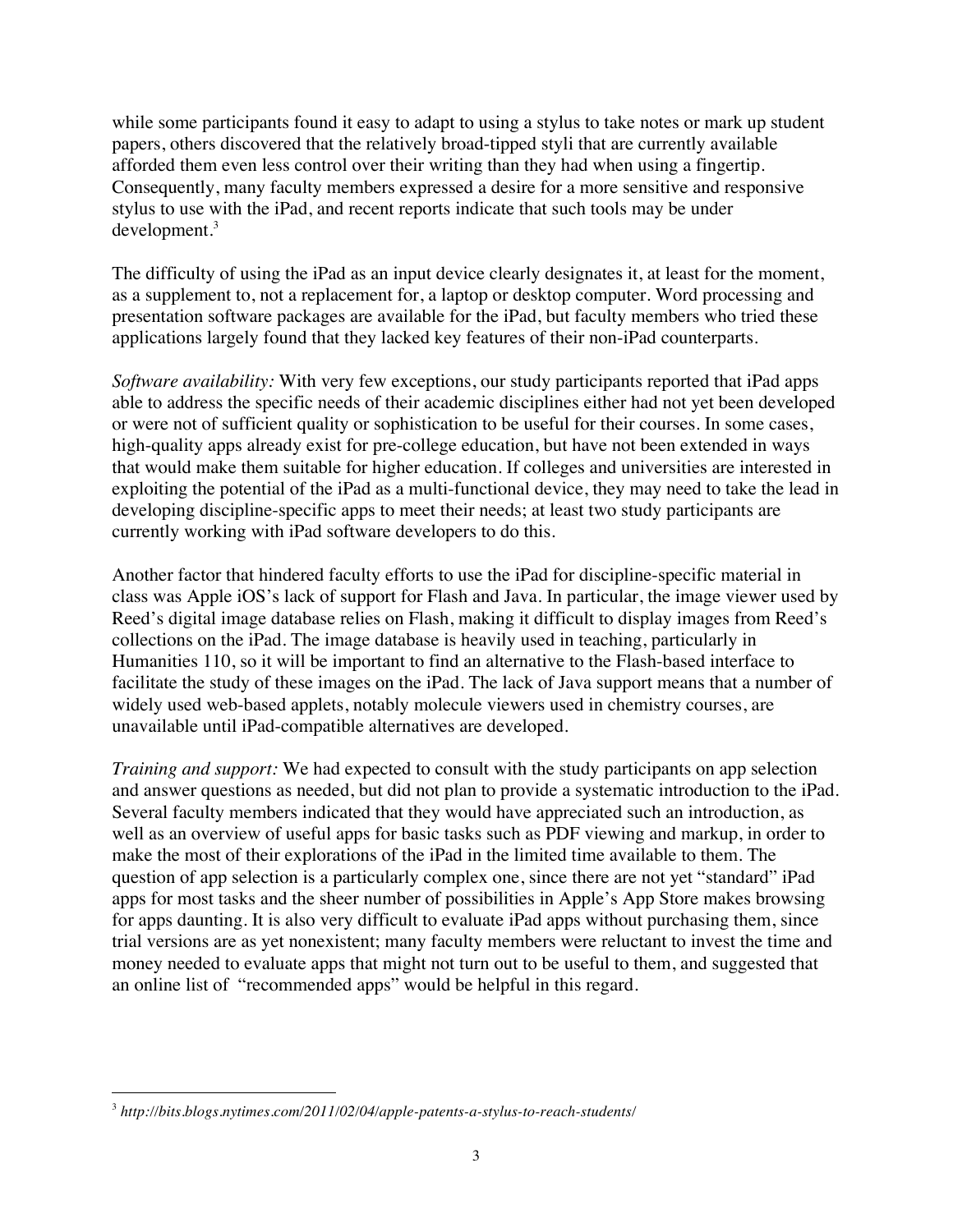#### **General-purpose apps evaluated**

Despite the obstacles mentioned above, the faculty members who participated in the pilot evaluated a large number of apps, grouped here by purpose.

*PDF reading and annotation:* Nearly all of the participants tried at least one PDF reading and annotation app. By far the most widely used were *GoodReader* and *Aji iAnnotate*; in many cases, a preference for one or the other seemed to come down to the choice between *GoodReader*'s use of standard iOS text selection and markup tools and *iAnnotate*'s use of its own tools and a slightly larger range of options. At the time of the pilot, *iAnnotate*'s support for synchronization with *Dropbox* and other sources was more complete than *GoodReader*'s, but *GoodReader* now supports full synchronization. Other apps tested were *neu.Annotate, Readdle Docs*, *PDF Highlighter*, and *PDF Reader Pro*.

*Note-taking:* Other than the pre-installed *Notes* application, the most widely used note-taking applications were *Penultimate* (designed primarily for freehand input) and *SoundNote* (primarily for typed notes, with the option of synchronized audio recording). Participants also used *Notes Plus*, *SimpleNote*, *Outliner*, and *DEVONthink To Go*. All of these apps were useful but none rose to the level of clear, all-around "winner."

*Text editing and word processing:* Although they generally expressed dissatisfaction with the process of composing documents on the iPad, participants evaluated a number of wordprocessing and text editing apps. The most widely used was Apple's *Pages*; *Office HD*, *Quickoffice*, *GoDocs*, *Edhita*, and *myTexts* were also mentioned. In general, reactions to these apps were similar to those for note-taking: useful but no all-purpose best-of-breed (yet).

*E-book readers:* Many participants were content to use Apple's *iBooks* as an e-book reader; for certain e-book formats, a different app, such as *Stanza, Kindle,* or *Bluefire Reader*, was needed. *SideBooks* differentiated itself by offering a variety of page-turning options but was otherwise rated less highly than other e-book reading apps. *Inkling*, an interactive platform for e-textbooks, was seen as a promising way to take advantage of the iPad's capabilities, particularly by faculty members who were planning to develop their own e-book content.

*Presentation tools:* Reactions to Apple's *Keynote* app varied widely; some faculty members preferred the iPad version of the software to the Mac OS application or *PowerPoint*, while others were irritated by its limitations, particularly when viewing presentations created on a computer in either *PowerPoint* or *Keynote*, since some presentation elements and formatting were lost in the transition. Other presentation and display tools evaluated included *Whiteboard HD*, *Air Display*, and *Air Sketch*. As mentioned above, the iPad 2 now provides universal projection and mirroring for all apps, thereby giving faculty members a wider range of options for in-class iPad use.

*File management:* The most popular file management solution adopted by the faculty participants was *Dropbox*; *FileApp Pro* and *SortShots* (specifically for managing digital photos) were also mentioned.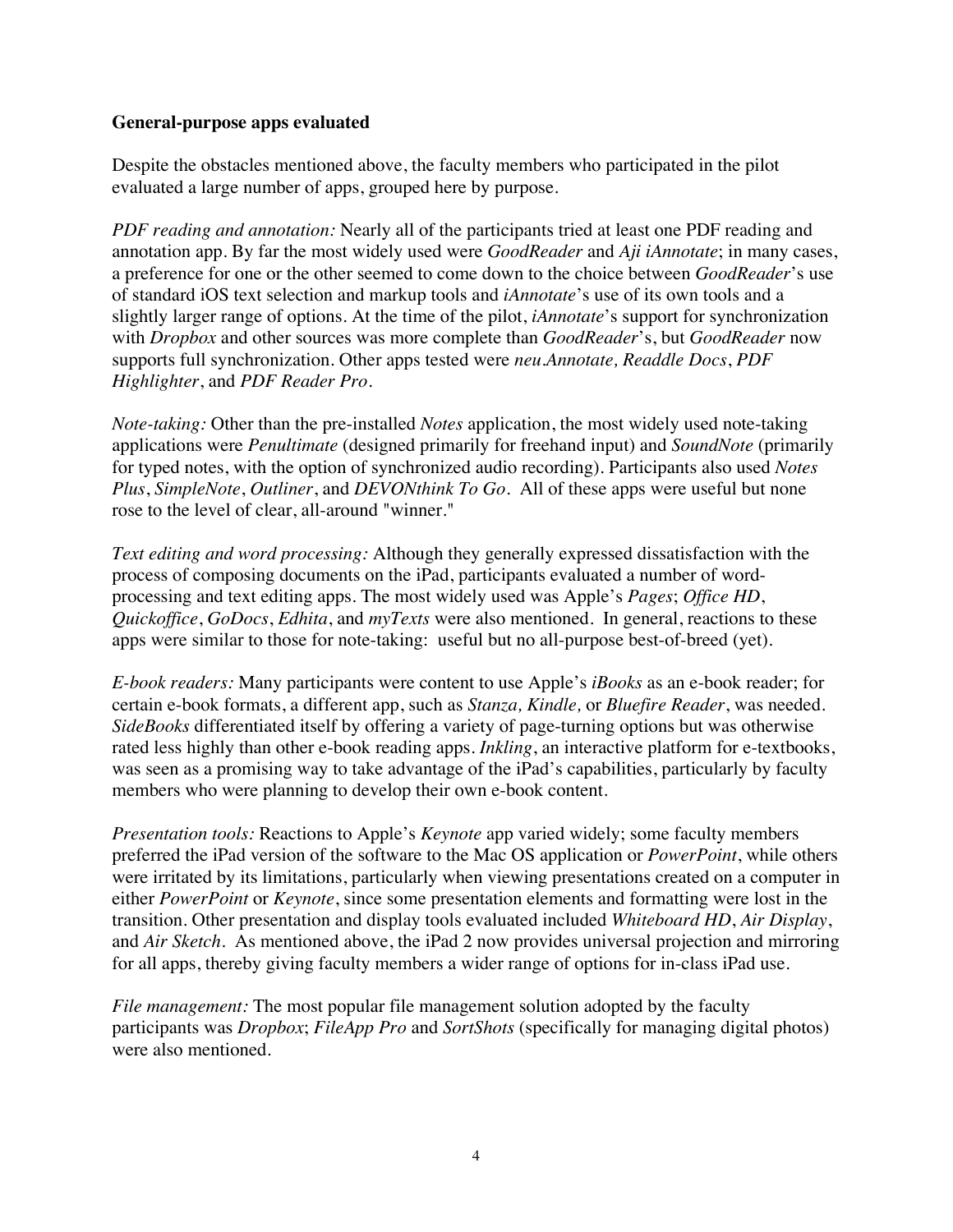*Alternative web browsers*: Most participants made extensive use of the *Safari* web browser and found that it met their needs; some experimented with other browsers that offered additional features, such as *Expedition* (support for projection; no longer needed for the iPad 2), *Atomic Web* (tabbed browsing), and *iLunascape* (tabbed browsing, with tabs positioned at the bottom of the screen).

*Drawing*: For simple drawings and diagrams, participants used *Adobe Ideas*, *ZenBrush*, and *Draw Free.* An art department faculty member evaluated several other drawing apps, mentioned below in the *Discipline-specific apps evaluated* section, for more specialized use in studio art classes.

*Search, reference, calculations:* Participants found a variety of search, reference, and calculation tools useful, including *Google for iPad*, *iDictionary*, several foreign-language dictionaries, *iTranslate*, *Soundhound*, *3D Brain, Convert Units*, *Units and Constants* (has more categories of units than *Convert Units*), *Wolfram Alpha*, *PCalc Lite,* and *powerOne FL* (the last two are RPNentry calculators)*.*

## **Discipline-specific apps evaluated**

*Art:* For drawing, *Adobe Ideas* (specifically for vector drawing), *SketchBook Pro, Brushes* (which offers the ability to record and replay the drawing process), and *AutoCAD WS* (for viewing and editing CAD files). While these apps replicated the paper-and-pencil drawing process well, the faculty member found that they did not yet offer enough additional features to justify the cost of having students use iPads for drawing. His suggestions for future improvement of these apps included adding location-aware features, enabling collaborative drawing, and (beginning with the iPad 2) including the built-in camera in the drawing process.

For programming in digital media courses, the *Processing.js*, *Xcode + Interface Builder,* and *iProcessing* environments were investigated; *iProcessing* seemed most promising for use in studio art courses and will be examined further.

*Biology: Molecules* to display, rotate, and twist molecular models in molecular biology and genetics courses. Although this app did not meet the needs of chemistry faculty (see below), it seemed to work well in this context. The iPad was also used extensively in genetics lab courses to show 3D animations of molecular processes that had been discussed in lecture.

*Chemistry: Molecules, The Elements*. *Molecules* was unacceptable for the needs of the chemistry faculty, due to its lack of flexibility in displaying molecular structures. *The Elements* was extremely useful as a reference tool, but because it did not support projection in fall 2010, it was difficult to use in the classroom.

*Dance: MovingSpace: The Laban Scales*. This app provided very useful visualizations of Laban Movement Analysis, but since it did not support projection in 2010, its use in the classroom was limited; the dance faculty member thought it would also be useful outside of class, for students equipped with iPads. This faculty member is coordinating a software development project to